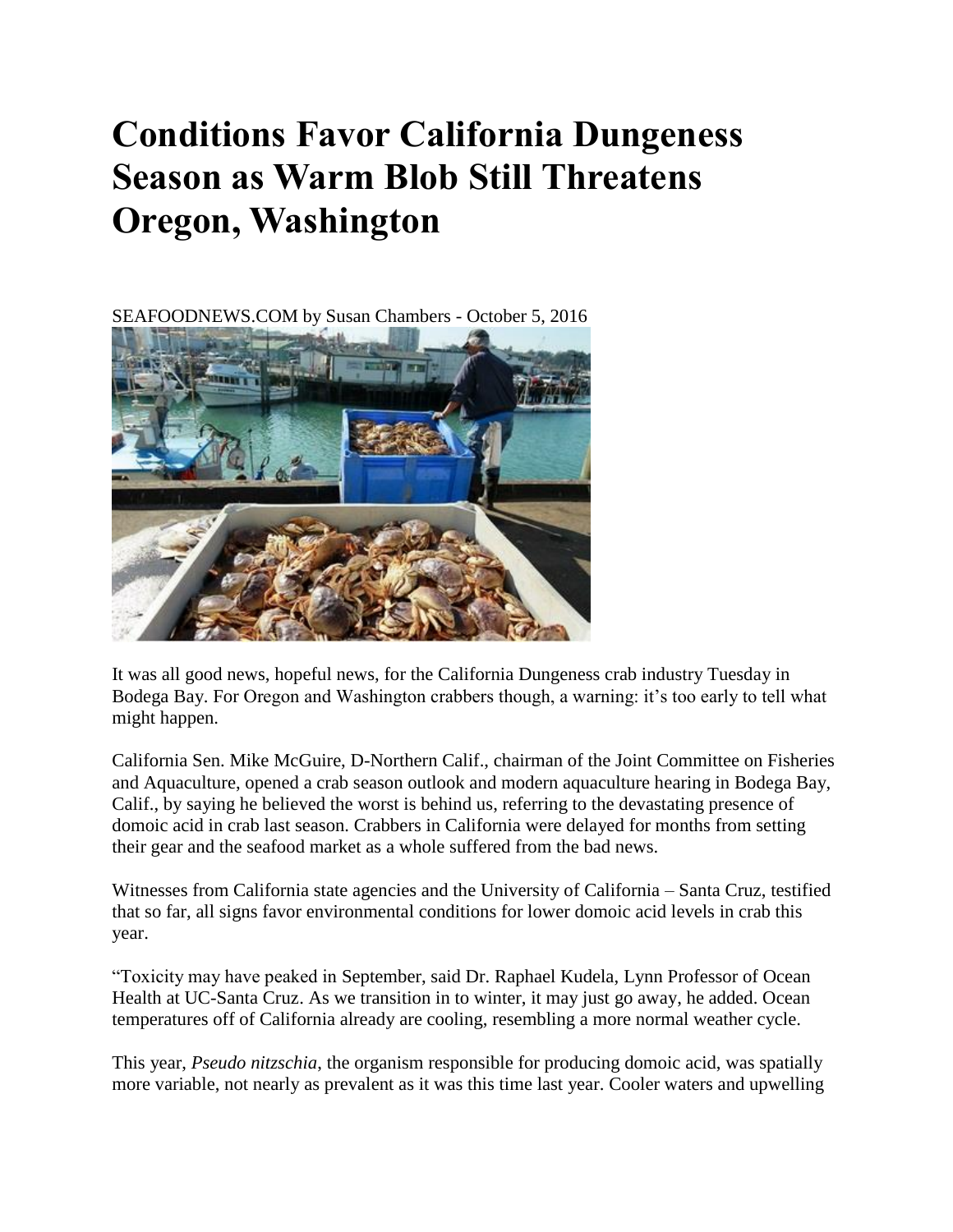have helped disperse it. Those algal blooms also are pushed further offshore this year, Kudela said.

"That's really good news for crab …," Kudela said. That could change if those waters get pushed back onshore, but he doesn't expect that to happen.

Patrick Kennelly, chief of the Food Safety Section of the California Department of Public Health, said the agency started testing earlier this year than last year. So far, he said, levels have been dropping. Much of the crab has been tested clean so far.

"We're continuing to see that improvement," Kennelly said, noting he's cautiously optimistic fishermen will be able to drop their gear in November and December.

Kennelly said the agency does routine bivalve testing and that razor clams have been holding onto domoic acid and not getting rid of it – and that's different. Similarly, some of the rock crab in Half Moon Bay and Bodega Bay never did resolve their levels of domoic acid.

Oregon recently closed all razor clamming and mussel harvesting statewide due to domoic acid levels.

Everyone generally agreed this year would be better for California, not just in terms of whether the industry can harvest and process the crab, but also in terms of how to deal with it: potentially closing areas so fishermen in some districts can fish, better testing protocols, etc.

"We did learn a lot," California Department of Fish and Wildlife Environmental Program Manager Sonke Mastrup said. "We are better prepared than we have ever been for what's coming."

Mastrup said the agency is working to be more flexible and respond to the needs of the industry while keeping consumers safe.

"Our goal is to create as much opportunity for them to fish as we can," he said.

## **Warm water 'blob' still impacting Pacific Northwest**

While the science so far seems to support a favorable California season, the prognosis for seasons in Oregon, Washington and coastwide seasons in 2017 are fuzzy.

McGuire asked UC-Santa Cruz Professor Kudela whether the warm water conditions largely responsible for the harmful algal bloom last year was still present.

"Actually, we're cooler than normal," Kudela said, but scientists are tracking a warm patch of water in the Pacific Northwest. Kudela said that blob of warm water has the ability to change weather patterns, potentially eliminating the upwelling that brings cooler waters to the surface. It also could change the jet stream. If winter storms are relatively weak this winter, that blob may not dissipate and warmer conditions could return in the spring.